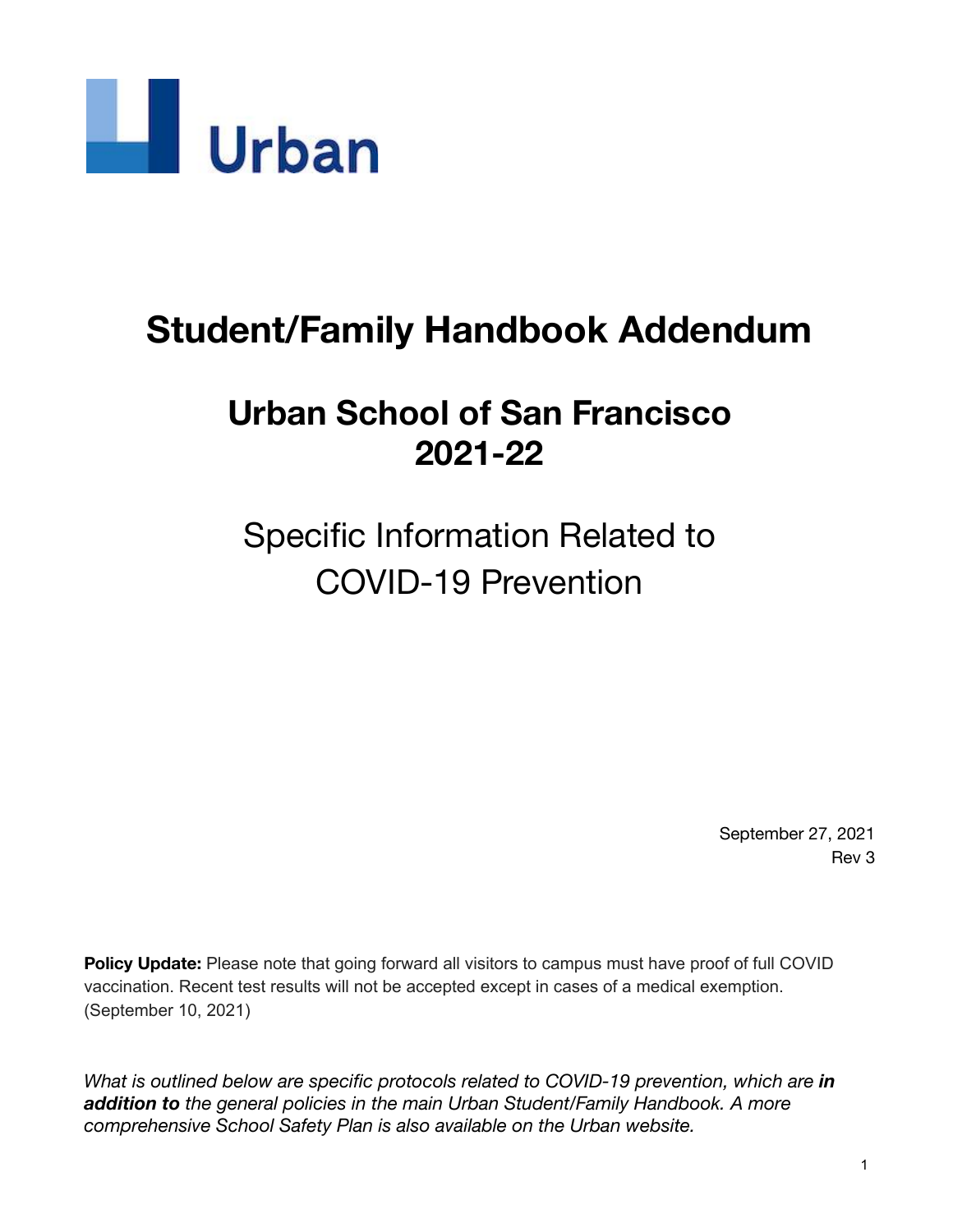# COVID-19 ADDENDUM NORMS FOR A HEALTHY & SAFE COMMUNITY

The *COVID-19 Handbook Addendum* to the Urban *Student/Family Handbook* outlines school policies in effect during the global pandemic. Maintaining a healthy, safe school requires all of us to make personal decisions that recognize the impact individuals can have on the community. We urge students and families to do their part to help ensure the safety of themselves and the community. As such, we ask that all students and families follow the San Francisco guidelines for wearing of face masks, whether they are on campus or not.

While Urban cannot mandate or control behavior outside of school, if it comes to the school's attention that students seem to be flouting well-understood safety precautions, the Grade Dean will be in contact with the families to talk about safety and the importance of protecting our broader community. When, for instance, students post pictures on social media in indoor, crowded public spaces with no masks, it indicates behavior that undermines everyone's sense of a safe community. In addition to the broader societal implications, it is important for students to realize that their individual decisions outside of school directly impact our community's safety.

## **COVID-19 Health and Safety Policies on Campus**

Students who do not adhere to on campus safety protocols are subject to the disciplinary system outlined in the main Student/Family Handbook.

To ensure the safety of all of our students, faculty and staff, we expect all students, faculty/staff to:

- 1. Wear fitted face masks over both their nose and mouth at all times while on campus, except on the Salkind Center roof or in the Page Campus backyard. (Bandanas, neck gaiters, or other masks that are not fully fitted are not allowed). The face mask can be removed to take a bite of food or a sip of a drink, but must be immediately refitted while chewing/swallowing. **The [CDC strongly](https://www.cdc.gov/coronavirus/2019-ncov/your-health/effective-masks.html) [recommends](https://www.cdc.gov/coronavirus/2019-ncov/your-health/effective-masks.html) that everyone wear tightly fitted surgical masks with knots to ensure a close fit, double masking with a surgical mask and a cloth mask; a cloth mask with a filter; or an N95 mask, particularly while highly contagious variants, such as Delta, are surging.**
- 2. As of current San Francisco Department of Public Health (SFDPH) regulations, face masks do not need to be worn for outside activities. **These regulations could change.**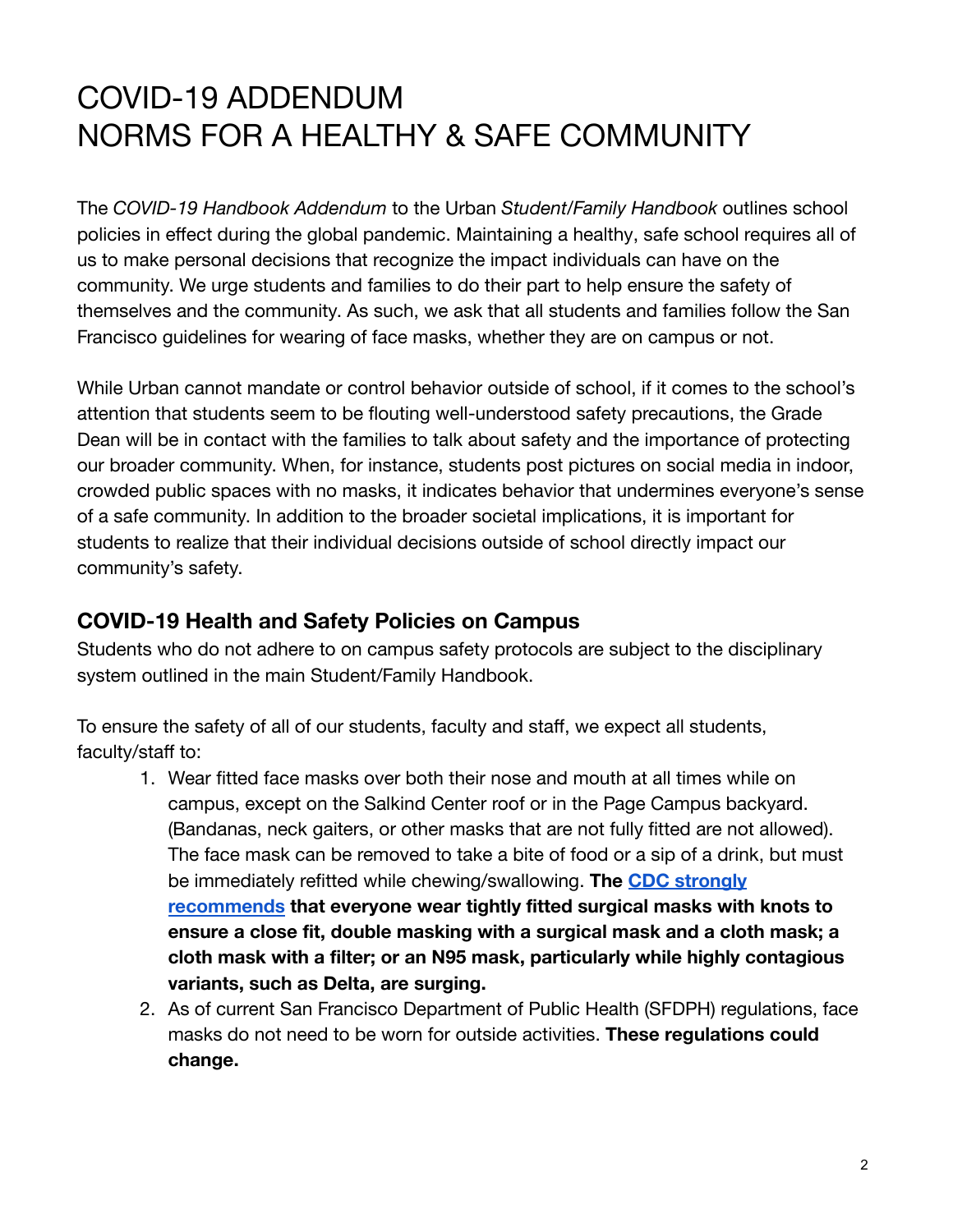- 3. Whenever your mask is removed indoors, do not talk and limit close contact with other students until you put your mask back on (see Rules Around Eating information below). Take a bite or sip first, mask up, then talk!
- 4. Stay home if you are sick or have [any COVID-19 related](https://www.cdc.gov/coronavirus/2019-ncov/symptoms-testing/symptoms.html) symptoms.
- 5. Wash hands or use hand sanitizer frequently, including before and after eating; after coughing or sneezing; before and after class; and before and after using the restroom. Cough/sneeze inside a tissue or elbow, even while wearing a mask.

## **Rules Around Eating**

Eating together creates a higher risk for COVID-19 transmission because people must remove their masks when they eat. In addition, meals are usually times when we talk with one another, which further increases the risk, especially if people must speak loudly to be heard.

The following rules reduce the risk of transmission while eating:

#### **First Choice: Eat outside.**

When at all possible, eat outside.

#### **Second Choice: Eat inside an affinity or Club meeting with an adult present:**

- *Everyone must be silent while their mask is removed. One suggestion is to have a 10 minute quiet eating time at the start of your meeting.*
- *Students and faculty/staff should make every effort not to remove masks for any considerable amount of time, and should re-mask when not actively eating.*

## **Third Choice: Eat in a silent eating area. When done eating, immediately put your mask back on.**

#### **Designated Areas for Silent Eating Indoors**

- 1. **Page:** Student Center and Old Library
- 2. **Salk**: Student Commons and Alumni Blues Lounge

\*\*These are **silent eating spaces** where students who are unmasked will be expected to eat quietly. Anyone passing through those areas must wear a mask. **No eating in hallways or in any classrooms without an adult present.**

### **Adjustment to the Absence Policy**

**If you are not feeling well, you must stay home! If you have any [symptoms](https://www.cdc.gov/coronavirus/2019-ncov/symptoms-testing/symptoms.html) that might be COVID-19, it is essential that you be cautious and stay home.**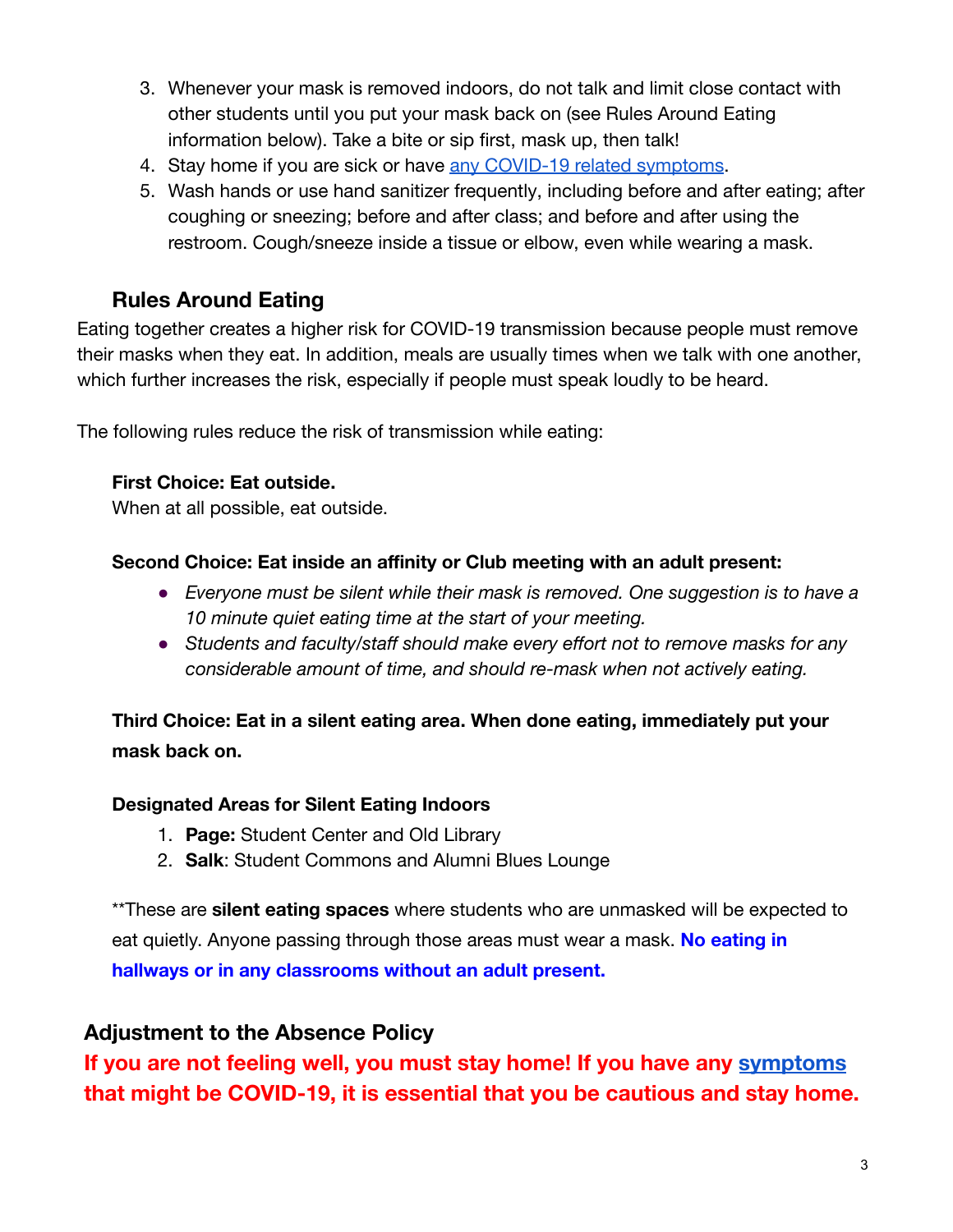Students who become ill while at school should go immediately to the Page Street Front Desk. Depending on symptoms and severity, staff will either perform an on-site antigen test with the student or send them home. For mild symptoms, students can be cleared to return to class with an antigen test. Students who have any moderate symptoms will be sent home to rest, and the Pandemic Coordinator will follow up about next steps to return to school.

For all non COVID-19 related illnesses, the regular attendance policy for accumulation of absences applies.

#### **For All COVID-19-Related Illnesses**

According to California guidelines, school policies should not penalize students and families for missing class due to COVID-19. Therefore, students who miss school for an extended time due to COVID-19 diagnosis will work with their Grade Dean and teachers to develop a Recovery Plan. Depending on the student's health and ability to do work and attend class remotely during their illness, the Dean will decide whether it is best to adjust a student's course load following the protocols used for students who exceed absence limits when experiencing non COVID illnesses.

In case of COVID-19 symptoms or a positive COVID-19 test, please contact Urban immediately and [follow this advice](https://www.sfdph.org/dph/files/ig/Parent-Guardian-Health-Check-Handout.pdf) from San Francisco Department of Public Health (SFDPH):

| If your student                                                                                                                                                                                                                                                                                                                                                 | Then                                                                                                                                                                                                                                                                                                                                                                                                                                                                       |
|-----------------------------------------------------------------------------------------------------------------------------------------------------------------------------------------------------------------------------------------------------------------------------------------------------------------------------------------------------------------|----------------------------------------------------------------------------------------------------------------------------------------------------------------------------------------------------------------------------------------------------------------------------------------------------------------------------------------------------------------------------------------------------------------------------------------------------------------------------|
| Has any of the following symptoms that<br>are NEW or DIFFERENT from usual:<br>Fever or chill; Cough; Headache; Sore<br>throat; Loss of taste or smell that started<br>in the last 10 days; Feeling out of breath<br>or having a hard time breathing; Nasal<br>congestion or runny nose; Diarrhea,<br>nausea or vomiting; Fatigue; Muscle<br>aches or body aches | You should schedule a covid test as<br>soon as possible. This can be any type<br>of test, but must be administered by a<br>practitioner (at home antigen tests do<br>not apply). Your student may return to<br>school as soon as they feel better and<br>have provided a copy of negative test<br>results.<br>If your student is not tested, they must<br>stay out of school until 10 days have<br>passed since their symptoms first<br>began and they are feeling better. |
| <b>Tested positive for COVID-19</b>                                                                                                                                                                                                                                                                                                                             | Your student must isolate at home for at<br>least 10 days since the symptoms first<br>started or from the date of their<br>COVID-19 test if they are<br>asymptomatic.                                                                                                                                                                                                                                                                                                      |

#### **Urban's COVID-19 Close Contact Guidelines**

A close contact is anyone who was within 6 feet of someone with COVID-19 for a total of 15 or more minutes over the course of a day, while the person was contagious. An infected person can spread COVID-19 starting 48 hours before they have symptoms or if asymptomatic, 48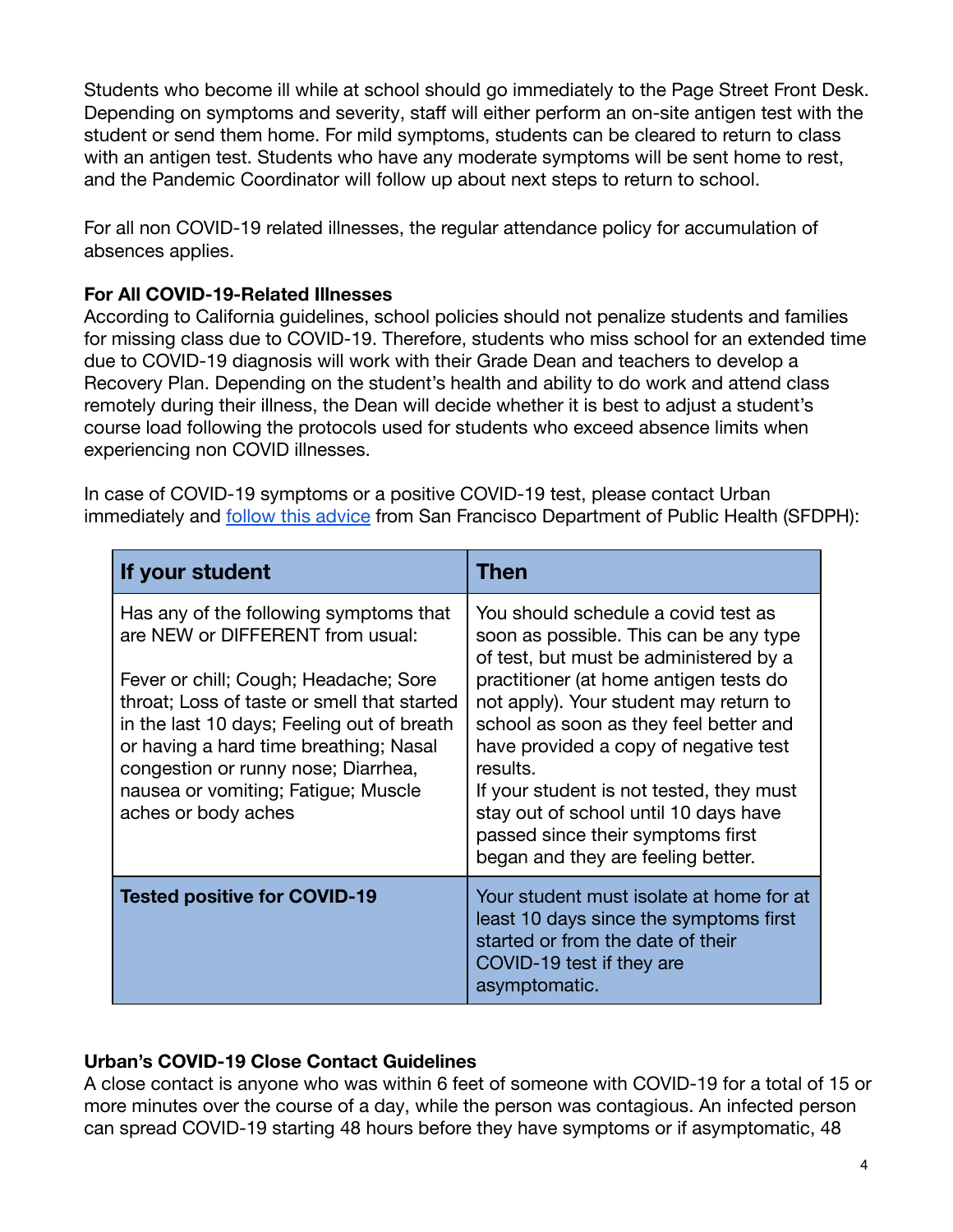hours before they test positive. Close contact rules may be adjusted. **Please contact healthsafety@urbanschool.org immediately if your student has had close contact with someone with confirmed COVID-19.**

| <b>If Your Student</b>                                                                                                                               | Then                                                                                                                                                                                                                                                                                                                                                                                                          |
|------------------------------------------------------------------------------------------------------------------------------------------------------|---------------------------------------------------------------------------------------------------------------------------------------------------------------------------------------------------------------------------------------------------------------------------------------------------------------------------------------------------------------------------------------------------------------|
| Is fully vaccinated and had close<br>contact with someone with confirmed<br>COVID-19 and that close contact<br>occurred while anyone was<br>unmasked | Your student must closely monitor for<br>COVID-19 symptoms for 14 days and<br>get tested immediately if any symptoms<br>develop. Your student will not need to<br>quarantine if they remain asymptomatic,<br>but will be required to provide proof of<br>negative antigen tests each morning for<br>5 days following exposure. If you do not<br>have access to antigen tests the school<br>will provide them. |
| <b>Is fully vaccinated and had close</b><br>contact with someone with confirmed<br>COVID-19 and that close contact<br>occurred with masks            | Your student must closely monitor for<br>COVID-19 symptoms for 14 days and<br>get tested immediately if any symptoms<br>develop. Your student will not need to<br>quarantine or test if they remain<br>asymptomatic.                                                                                                                                                                                          |

#### **Remote Learning**

Urban's policy on in-person attendance is similar to that during non-pandemic times. Except in specific circumstances, all students are expected to be on campus for in-person classes. **Remote learning (watching a class, not participating) will only be available to students who are not symptomatic, but are not yet cleared to return to school. This occurs in two situations: either a student has a COVID-19 diagnosis, or they are awaiting test results required to return to school.** Remote learning will not be available on the first day of a student's absence. Students who have symptoms of COVID-19 or any other illness, **will not be able to attend virtually and should instead stay home and rest.** They must take a sick day, per our standard illness policy as outlined in the [Student-Family Handbook.](http://email.email.urbanschool.org/c/eJxdUctuhDAM_Br2iPJyEg4cYCHqvR9QBZJ0EY-seBTt39dBPVQrRfJMbHlGY1cGqrm9DSUjjBJBBVUIIKc5KG0aY5QQDWjFIRPEz3aY8mPt7LL1jxinPK7ft0dZMJwgUhSgmQgd86Fwrus4WAdSa3abyse-PzNeZczgO8_zfQv-9uHLL3EfwgvJNCxjiOtpV5f3Yc64Sdrfx5LxhmZMpipAa4RHgoXUErFHLJWGhJ3fdqRJecsYJHFI8nAZSLX9Z-LilxHsH88pWufdRVzsj9kv-3axz_1wSIydh-n1YRfXxThieCR1G4beAMzqf_i18OnCn5PRv5JP3lIDkrGGEE1A1nfCRVWptm40BQBCcIS1ihnCTIXD9b1SRa3wMrwgTNzWcuwwCFwmyPshrvR6P7gyJfMLkRuL1Q) Students who cannot attend school for non-health related reasons will not have access to remote learning.

### **Transportation**

- **● Single Car, Carpools and Shared Rides**
	- All drop off and pickups must be done on the south (school) side of Page Street in the school white zones.